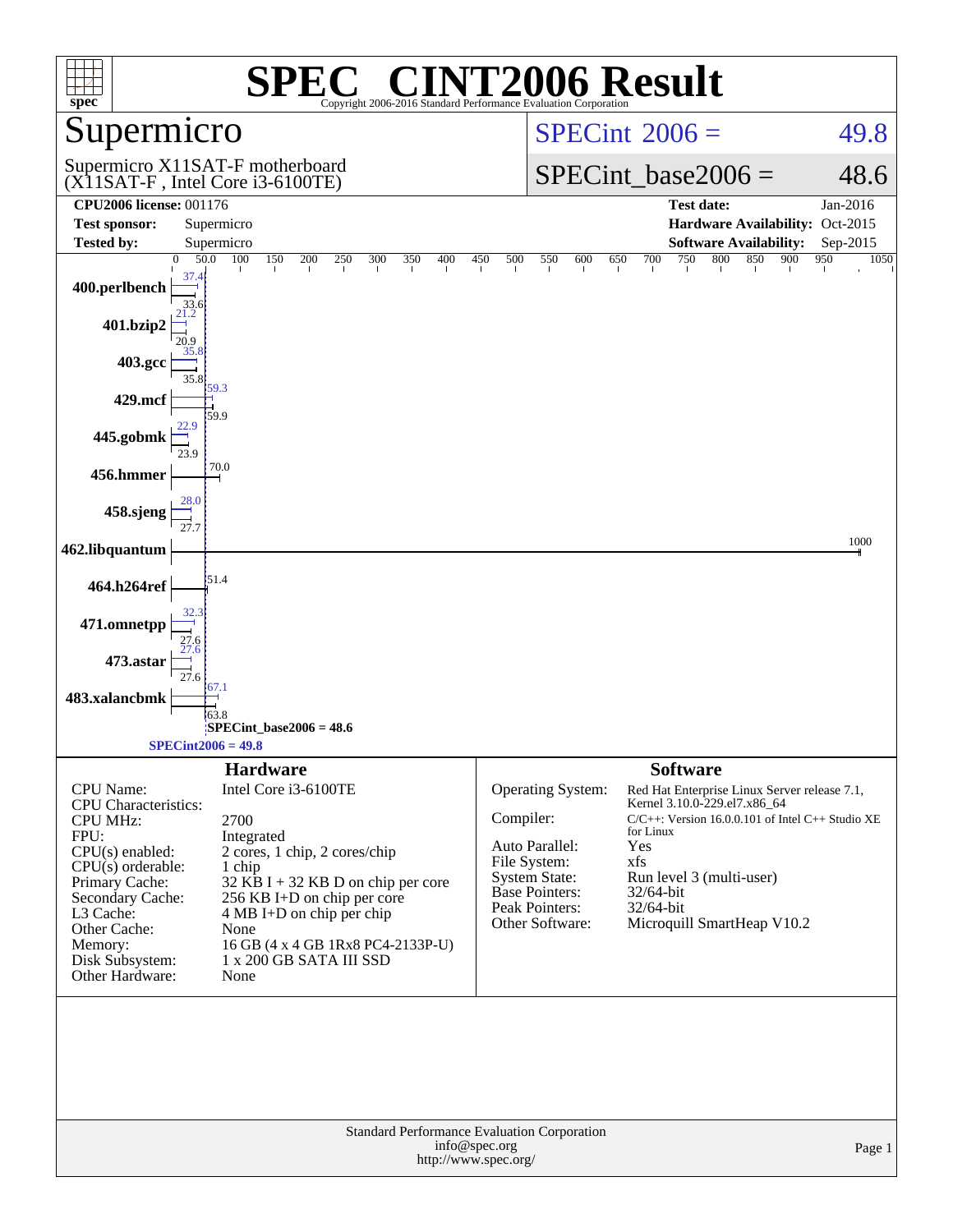

### Supermicro

#### (X11SAT-F , Intel Core i3-6100TE) Supermicro X11SAT-F motherboard

 $SPECint2006 = 49.8$  $SPECint2006 = 49.8$ 

### SPECint base2006 =  $48.6$

**[CPU2006 license:](http://www.spec.org/auto/cpu2006/Docs/result-fields.html#CPU2006license)** 001176 **[Test date:](http://www.spec.org/auto/cpu2006/Docs/result-fields.html#Testdate)** Jan-2016 **[Test sponsor:](http://www.spec.org/auto/cpu2006/Docs/result-fields.html#Testsponsor)** Supermicro Supermicro **[Hardware Availability:](http://www.spec.org/auto/cpu2006/Docs/result-fields.html#HardwareAvailability)** Oct-2015 **[Tested by:](http://www.spec.org/auto/cpu2006/Docs/result-fields.html#Testedby)** Supermicro **Supermicro [Software Availability:](http://www.spec.org/auto/cpu2006/Docs/result-fields.html#SoftwareAvailability)** Sep-2015

#### **[Results Table](http://www.spec.org/auto/cpu2006/Docs/result-fields.html#ResultsTable)**

|                                                                                                          | <b>Base</b>    |              |                |              |                | <b>Peak</b> |                |              |                |              |                |              |
|----------------------------------------------------------------------------------------------------------|----------------|--------------|----------------|--------------|----------------|-------------|----------------|--------------|----------------|--------------|----------------|--------------|
| <b>Benchmark</b>                                                                                         | <b>Seconds</b> | <b>Ratio</b> | <b>Seconds</b> | <b>Ratio</b> | <b>Seconds</b> | Ratio       | <b>Seconds</b> | <b>Ratio</b> | <b>Seconds</b> | <b>Ratio</b> | <b>Seconds</b> | <b>Ratio</b> |
| 400.perlbench                                                                                            | 290            | 33.7         | 291            | 33.6         | 291            | 33.6        | 262            | 37.3         | 261            | 37.4         | 261            | <u>37.4</u>  |
| 401.bzip2                                                                                                | 462            | 20.9         | 463            | 20.9         | 462            | 20.9        | 456            | 21.2         | 456            | 21.2         | 456            | 21.2         |
| $403.\mathrm{gcc}$                                                                                       | 225            | 35.8         | 225            | 35.8         | 225            | 35.7        | 225            | 35.9         | 225            | 35.8         | 225            | 35.8         |
| $429$ .mcf                                                                                               | 152            | 59.9         | 151            | 60.3         | 155            | 58.9        | 153            | 59.7         | 154            | 59.3         | 155            | 58.9         |
| $445$ .gobmk                                                                                             | 439            | 23.9         | 439            | 23.9         | 440            | 23.9        | 458            | 22.9         | 458            | 22.9         | 458            | 22.9         |
| $456.$ hmmer                                                                                             | 134            | 69.7         | 133            | 70.0         | 133            | 70.0        | 134            | 69.7         | 133            | 70.0         | 133            | 70.0         |
| $458$ .sjeng                                                                                             | 437            | 27.7         | 437            | 27.7         | 437            | 27.7        | 432            | 28.0         | 432            | 28.0         | 432            | 28.0         |
| 462.libquantum                                                                                           | 20.7           | 1000         | 20.7           | 1000         | 20.7           | 1000        | 20.7           | 1000         | 20.7           | 1000         | 20.7           | 1000         |
| 464.h264ref                                                                                              | 429            | 51.6         | 431            | 51.4         | 430            | 51.4        | 429            | 51.6         | 431            | 51.4         | 430            | 51.4         |
| $ 471$ .omnetpp                                                                                          | 226            | 27.6         | 227            | 27.6         | 226            | 27.6        | 194            | 32.2         | 193            | 32.5         | 194            | 32.3         |
| $473$ . astar                                                                                            | 256            | 27.4         | 255            | 27.6         | 254            | 27.6        | 254            | 27.6         | 254            | 27.6         | 255            | 27.6         |
| 483.xalancbmk                                                                                            | 108            | 63.8         | 108            | 63.8         | 108            | 63.7        | 103            | 67.1         | 103            | 67.1         | <b>103</b>     | 67.1         |
| Results appear in the order in which they were run. Bold underlined text indicates a median measurement. |                |              |                |              |                |             |                |              |                |              |                |              |

#### **[Submit Notes](http://www.spec.org/auto/cpu2006/Docs/result-fields.html#SubmitNotes)**

The config file option 'submit' was used.

### **[Operating System Notes](http://www.spec.org/auto/cpu2006/Docs/result-fields.html#OperatingSystemNotes)**

Stack size set to unlimited using "ulimit -s unlimited"

### **[Platform Notes](http://www.spec.org/auto/cpu2006/Docs/result-fields.html#PlatformNotes)**

 As tested, the system used a Supermicro CSE-732D4-903B chassis. The chassis is configured with a PWS-903-PQ power supply, 1 SNK-P0046A4 heatsink, as well as 1 FAN-0124L4 chassis fan. BIOS Settings: Hyper-threading = Disabled Sysinfo program /usr/cpu2006/config/sysinfo.rev6914 \$Rev: 6914 \$ \$Date:: 2014-06-25 #\$ e3fbb8667b5a285932ceab81e28219e1 running on X11SAT-01 Sat Jan 16 03:19:18 2016 This section contains SUT (System Under Test) info as seen by some common utilities. To remove or add to this section, see:

<http://www.spec.org/cpu2006/Docs/config.html#sysinfo>

 From /proc/cpuinfo model name : Intel(R) Core(TM) i3-6100TE CPU @ 2.70GHz 1 "physical id"s (chips) 2 "processors" cores, siblings (Caution: counting these is hw and system dependent. The following excerpts from /proc/cpuinfo might not be reliable. Use with Continued on next page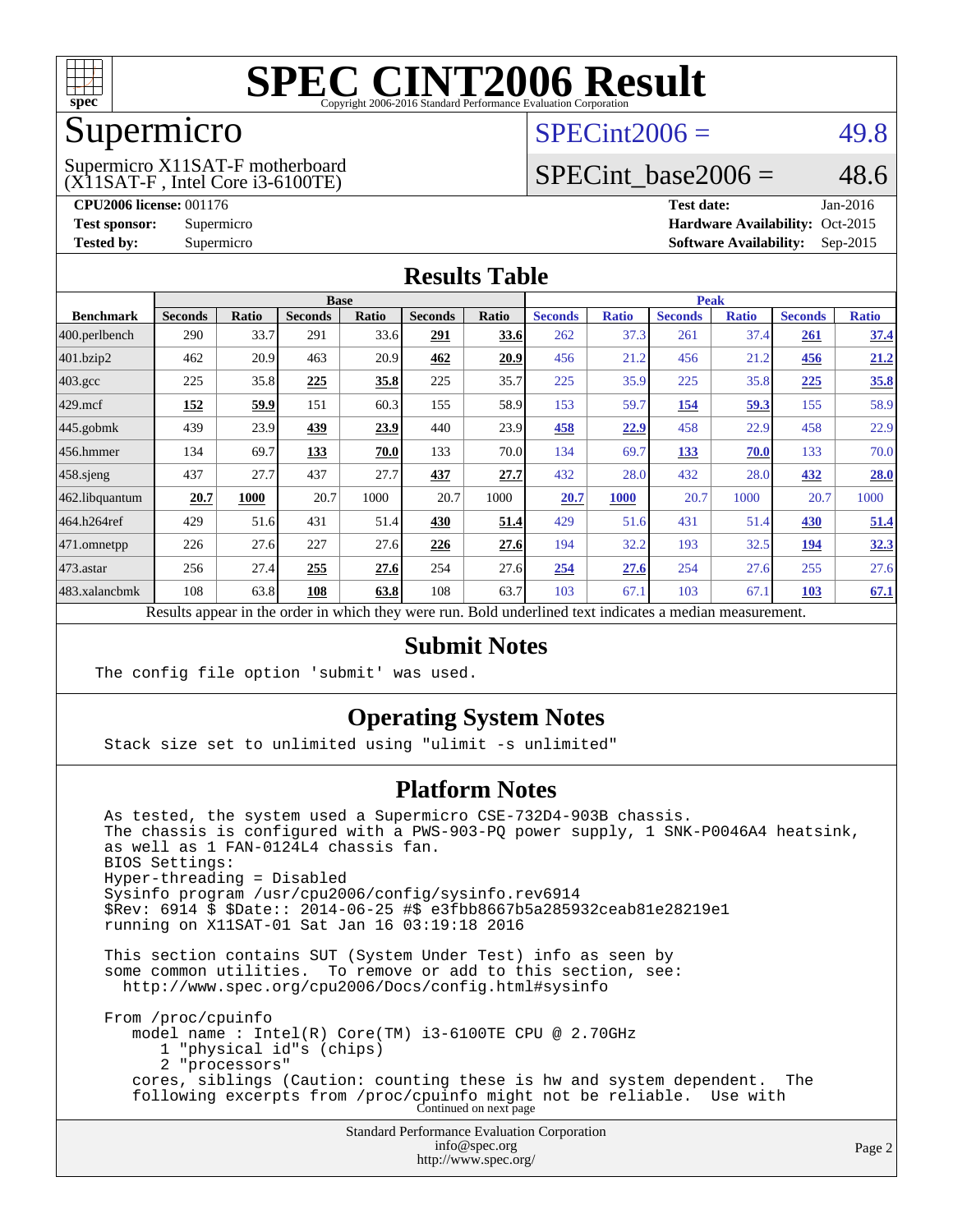

### Supermicro

 $SPECint2006 = 49.8$  $SPECint2006 = 49.8$ 

(X11SAT-F , Intel Core i3-6100TE) Supermicro X11SAT-F motherboard SPECint base2006 =  $48.6$ 

**[CPU2006 license:](http://www.spec.org/auto/cpu2006/Docs/result-fields.html#CPU2006license)** 001176 **[Test date:](http://www.spec.org/auto/cpu2006/Docs/result-fields.html#Testdate)** Jan-2016 **[Test sponsor:](http://www.spec.org/auto/cpu2006/Docs/result-fields.html#Testsponsor)** Supermicro Supermicro **[Hardware Availability:](http://www.spec.org/auto/cpu2006/Docs/result-fields.html#HardwareAvailability)** Oct-2015 **[Tested by:](http://www.spec.org/auto/cpu2006/Docs/result-fields.html#Testedby)** Supermicro **Supermicro [Software Availability:](http://www.spec.org/auto/cpu2006/Docs/result-fields.html#SoftwareAvailability)** Sep-2015

#### **[Platform Notes \(Continued\)](http://www.spec.org/auto/cpu2006/Docs/result-fields.html#PlatformNotes)**

 caution.) cpu cores : 2 siblings : 2 physical 0: cores 0 1 cache size : 4096 KB From /proc/meminfo MemTotal: 16248692 kB HugePages\_Total: 0<br>Hugepagesize: 2048 kB Hugepagesize: From /etc/\*release\* /etc/\*version\* os-release: NAME="Red Hat Enterprise Linux Server" VERSION="7.1 (Maipo)" ID="rhel" ID\_LIKE="fedora" VERSION\_ID="7.1" PRETTY\_NAME="Red Hat Enterprise Linux Server 7.1 (Maipo)" ANSI\_COLOR="0;31" CPE\_NAME="cpe:/o:redhat:enterprise\_linux:7.1:GA:server" redhat-release: Red Hat Enterprise Linux Server release 7.1 (Maipo) system-release: Red Hat Enterprise Linux Server release 7.1 (Maipo) system-release-cpe: cpe:/o:redhat:enterprise\_linux:7.1:ga:server uname -a: Linux X11SAT-01 3.10.0-229.el7.x86\_64 #1 SMP Thu Jan 29 18:37:38 EST 2015 x86\_64 x86\_64 x86\_64 GNU/Linux run-level 3 Jan 16 03:18 SPEC is set to: /usr/cpu2006 Filesystem Type Size Used Avail Use% Mounted on /dev/sda2 xfs 183G 45G 139G 25% / Additional information from dmidecode: Warning: Use caution when you interpret this section. The 'dmidecode' program reads system data which is "intended to allow hardware to be accurately determined", but the intent may not be met, as there are frequent changes to hardware, firmware, and the "DMTF SMBIOS" standard. BIOS American Megatrends Inc. 1.0 12/18/2015 Memory: 4x Micron 8ATF51264AZ-2G1A2 4 GB 1 rank 2133 MHz (End of data from sysinfo program)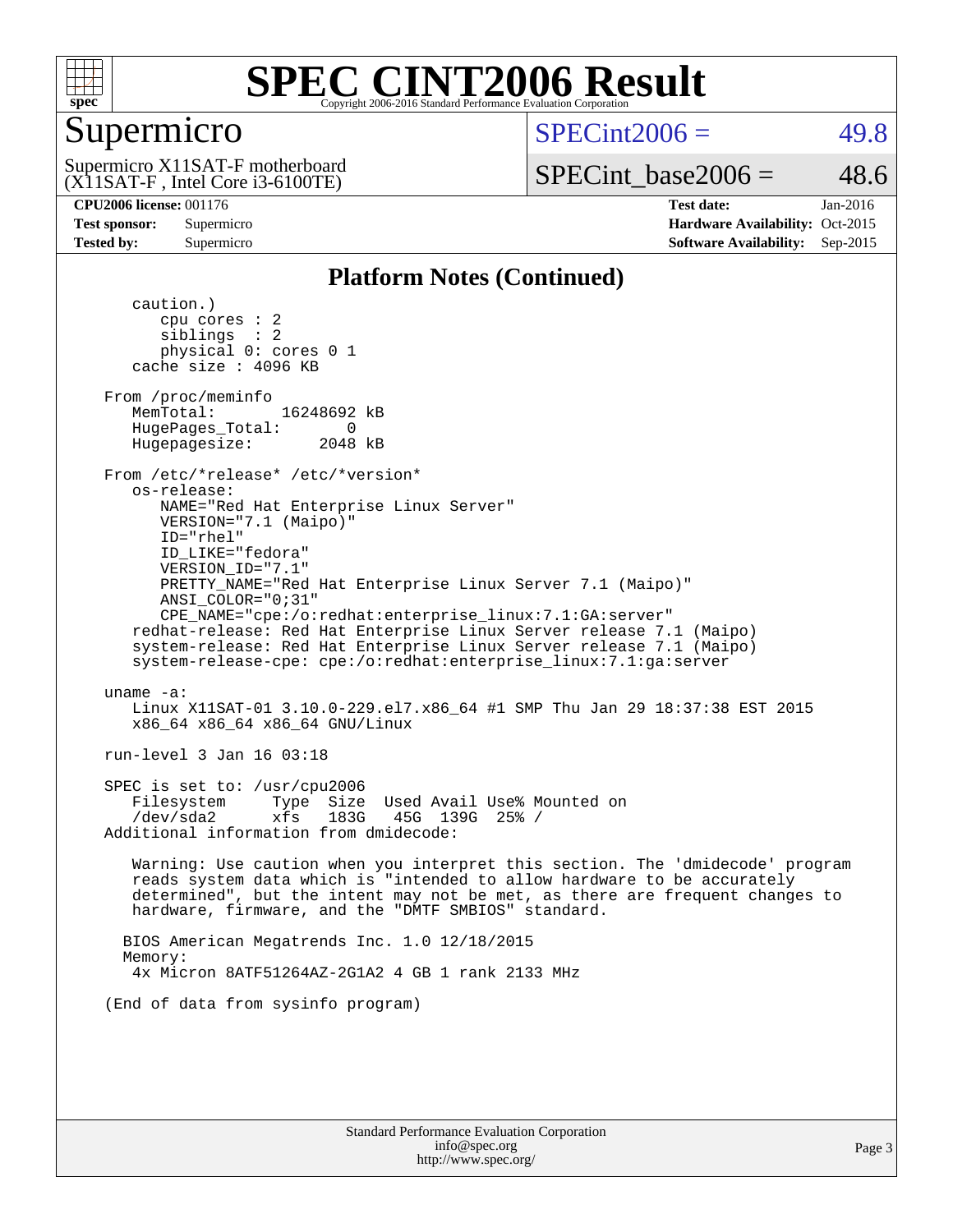

### Supermicro

 $SPECint2006 = 49.8$  $SPECint2006 = 49.8$ 

(X11SAT-F , Intel Core i3-6100TE) Supermicro X11SAT-F motherboard

SPECint base2006 =  $48.6$ 

**[Tested by:](http://www.spec.org/auto/cpu2006/Docs/result-fields.html#Testedby)** Supermicro **Supermicro [Software Availability:](http://www.spec.org/auto/cpu2006/Docs/result-fields.html#SoftwareAvailability)** Sep-2015

**[CPU2006 license:](http://www.spec.org/auto/cpu2006/Docs/result-fields.html#CPU2006license)** 001176 **[Test date:](http://www.spec.org/auto/cpu2006/Docs/result-fields.html#Testdate)** Jan-2016 **[Test sponsor:](http://www.spec.org/auto/cpu2006/Docs/result-fields.html#Testsponsor)** Supermicro Supermicro **[Hardware Availability:](http://www.spec.org/auto/cpu2006/Docs/result-fields.html#HardwareAvailability)** Oct-2015

#### **[General Notes](http://www.spec.org/auto/cpu2006/Docs/result-fields.html#GeneralNotes)**

Environment variables set by runspec before the start of the run:  $KMP$  AFFINITY = "granularity=fine, scatter" LD\_LIBRARY\_PATH = "/usr/cpu2006/libs/32:/usr/cpu2006/libs/64:/usr/cpu2006/sh" OMP\_NUM\_THREADS = "2"

 Binaries compiled on a system with 1x Intel Core i5-4670K CPU + 32GB memory using RedHat EL 7.1 Transparent Huge Pages enabled with: echo always > /sys/kernel/mm/transparent\_hugepage/enabled

**[Base Compiler Invocation](http://www.spec.org/auto/cpu2006/Docs/result-fields.html#BaseCompilerInvocation)**

 $\frac{C \text{ benchmarks:}}{C \text{ C}}$ -m64

[C++ benchmarks:](http://www.spec.org/auto/cpu2006/Docs/result-fields.html#CXXbenchmarks) [icpc -m64](http://www.spec.org/cpu2006/results/res2016q1/cpu2006-20160120-38717.flags.html#user_CXXbase_intel_icpc_64bit_fc66a5337ce925472a5c54ad6a0de310)

### **[Base Portability Flags](http://www.spec.org/auto/cpu2006/Docs/result-fields.html#BasePortabilityFlags)**

 400.perlbench: [-DSPEC\\_CPU\\_LP64](http://www.spec.org/cpu2006/results/res2016q1/cpu2006-20160120-38717.flags.html#b400.perlbench_basePORTABILITY_DSPEC_CPU_LP64) [-DSPEC\\_CPU\\_LINUX\\_X64](http://www.spec.org/cpu2006/results/res2016q1/cpu2006-20160120-38717.flags.html#b400.perlbench_baseCPORTABILITY_DSPEC_CPU_LINUX_X64) 401.bzip2: [-DSPEC\\_CPU\\_LP64](http://www.spec.org/cpu2006/results/res2016q1/cpu2006-20160120-38717.flags.html#suite_basePORTABILITY401_bzip2_DSPEC_CPU_LP64) 403.gcc: [-DSPEC\\_CPU\\_LP64](http://www.spec.org/cpu2006/results/res2016q1/cpu2006-20160120-38717.flags.html#suite_basePORTABILITY403_gcc_DSPEC_CPU_LP64) 429.mcf: [-DSPEC\\_CPU\\_LP64](http://www.spec.org/cpu2006/results/res2016q1/cpu2006-20160120-38717.flags.html#suite_basePORTABILITY429_mcf_DSPEC_CPU_LP64) 445.gobmk: [-DSPEC\\_CPU\\_LP64](http://www.spec.org/cpu2006/results/res2016q1/cpu2006-20160120-38717.flags.html#suite_basePORTABILITY445_gobmk_DSPEC_CPU_LP64) 456.hmmer: [-DSPEC\\_CPU\\_LP64](http://www.spec.org/cpu2006/results/res2016q1/cpu2006-20160120-38717.flags.html#suite_basePORTABILITY456_hmmer_DSPEC_CPU_LP64) 458.sjeng: [-DSPEC\\_CPU\\_LP64](http://www.spec.org/cpu2006/results/res2016q1/cpu2006-20160120-38717.flags.html#suite_basePORTABILITY458_sjeng_DSPEC_CPU_LP64) 462.libquantum: [-DSPEC\\_CPU\\_LP64](http://www.spec.org/cpu2006/results/res2016q1/cpu2006-20160120-38717.flags.html#suite_basePORTABILITY462_libquantum_DSPEC_CPU_LP64) [-DSPEC\\_CPU\\_LINUX](http://www.spec.org/cpu2006/results/res2016q1/cpu2006-20160120-38717.flags.html#b462.libquantum_baseCPORTABILITY_DSPEC_CPU_LINUX) 464.h264ref: [-DSPEC\\_CPU\\_LP64](http://www.spec.org/cpu2006/results/res2016q1/cpu2006-20160120-38717.flags.html#suite_basePORTABILITY464_h264ref_DSPEC_CPU_LP64) 471.omnetpp: [-DSPEC\\_CPU\\_LP64](http://www.spec.org/cpu2006/results/res2016q1/cpu2006-20160120-38717.flags.html#suite_basePORTABILITY471_omnetpp_DSPEC_CPU_LP64) 473.astar: [-DSPEC\\_CPU\\_LP64](http://www.spec.org/cpu2006/results/res2016q1/cpu2006-20160120-38717.flags.html#suite_basePORTABILITY473_astar_DSPEC_CPU_LP64) 483.xalancbmk: [-DSPEC\\_CPU\\_LP64](http://www.spec.org/cpu2006/results/res2016q1/cpu2006-20160120-38717.flags.html#suite_basePORTABILITY483_xalancbmk_DSPEC_CPU_LP64) [-DSPEC\\_CPU\\_LINUX](http://www.spec.org/cpu2006/results/res2016q1/cpu2006-20160120-38717.flags.html#b483.xalancbmk_baseCXXPORTABILITY_DSPEC_CPU_LINUX)

### **[Base Optimization Flags](http://www.spec.org/auto/cpu2006/Docs/result-fields.html#BaseOptimizationFlags)**

#### [C benchmarks](http://www.spec.org/auto/cpu2006/Docs/result-fields.html#Cbenchmarks):

[-xCORE-AVX2](http://www.spec.org/cpu2006/results/res2016q1/cpu2006-20160120-38717.flags.html#user_CCbase_f-xAVX2_5f5fc0cbe2c9f62c816d3e45806c70d7) [-ipo](http://www.spec.org/cpu2006/results/res2016q1/cpu2006-20160120-38717.flags.html#user_CCbase_f-ipo) [-O3](http://www.spec.org/cpu2006/results/res2016q1/cpu2006-20160120-38717.flags.html#user_CCbase_f-O3) [-no-prec-div](http://www.spec.org/cpu2006/results/res2016q1/cpu2006-20160120-38717.flags.html#user_CCbase_f-no-prec-div) [-parallel](http://www.spec.org/cpu2006/results/res2016q1/cpu2006-20160120-38717.flags.html#user_CCbase_f-parallel) [-opt-prefetch](http://www.spec.org/cpu2006/results/res2016q1/cpu2006-20160120-38717.flags.html#user_CCbase_f-opt-prefetch) [-auto-p32](http://www.spec.org/cpu2006/results/res2016q1/cpu2006-20160120-38717.flags.html#user_CCbase_f-auto-p32)

[C++ benchmarks:](http://www.spec.org/auto/cpu2006/Docs/result-fields.html#CXXbenchmarks)

[-xCORE-AVX2](http://www.spec.org/cpu2006/results/res2016q1/cpu2006-20160120-38717.flags.html#user_CXXbase_f-xAVX2_5f5fc0cbe2c9f62c816d3e45806c70d7) [-ipo](http://www.spec.org/cpu2006/results/res2016q1/cpu2006-20160120-38717.flags.html#user_CXXbase_f-ipo) [-O3](http://www.spec.org/cpu2006/results/res2016q1/cpu2006-20160120-38717.flags.html#user_CXXbase_f-O3) [-no-prec-div](http://www.spec.org/cpu2006/results/res2016q1/cpu2006-20160120-38717.flags.html#user_CXXbase_f-no-prec-div) [-opt-prefetch](http://www.spec.org/cpu2006/results/res2016q1/cpu2006-20160120-38717.flags.html#user_CXXbase_f-opt-prefetch) [-auto-p32](http://www.spec.org/cpu2006/results/res2016q1/cpu2006-20160120-38717.flags.html#user_CXXbase_f-auto-p32) [-Wl,-z,muldefs](http://www.spec.org/cpu2006/results/res2016q1/cpu2006-20160120-38717.flags.html#user_CXXbase_link_force_multiple1_74079c344b956b9658436fd1b6dd3a8a) [-L/sh -lsmartheap64](http://www.spec.org/cpu2006/results/res2016q1/cpu2006-20160120-38717.flags.html#user_CXXbase_SmartHeap64_ed4ef857ce90951921efb0d91eb88472)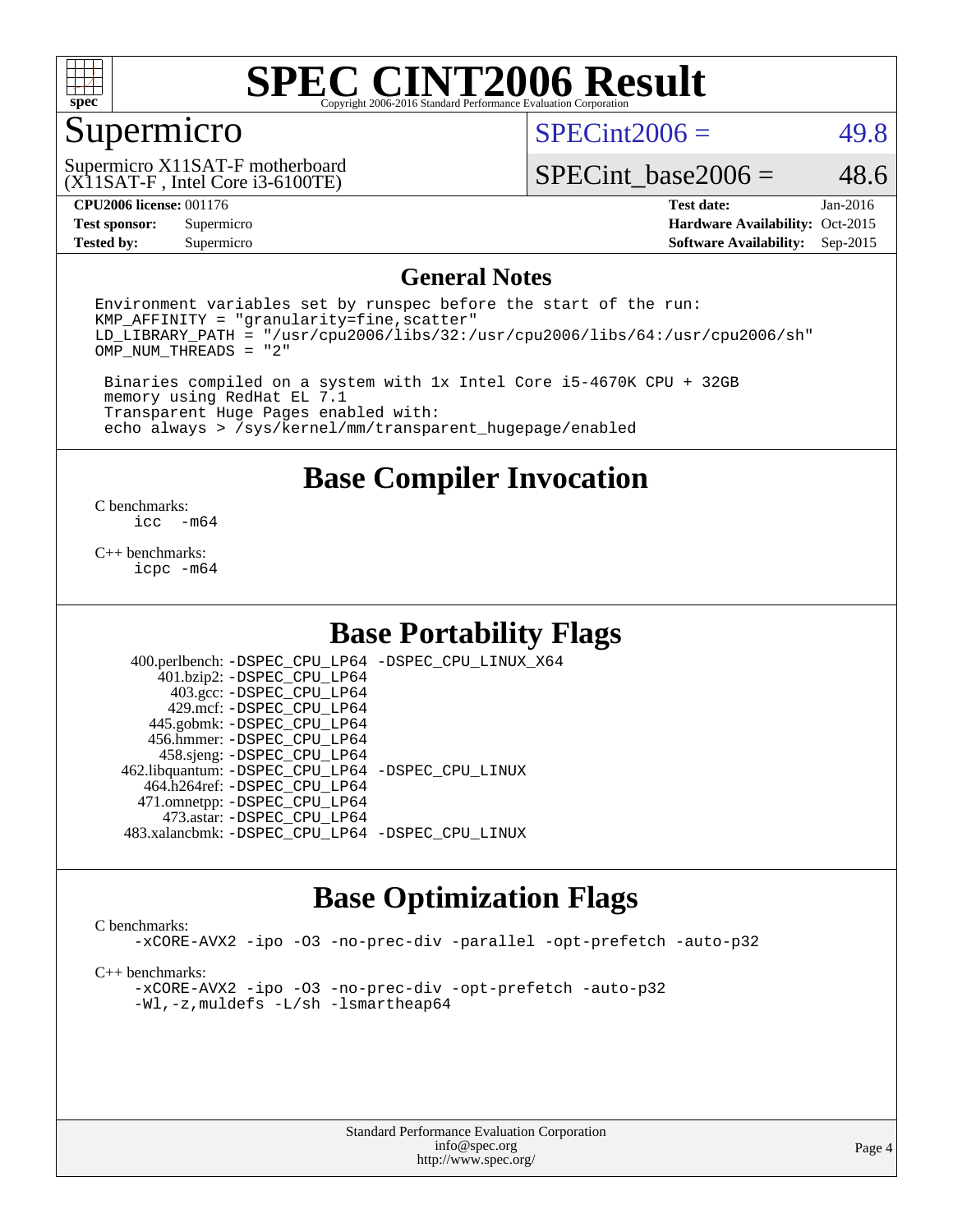

### Supermicro

(X11SAT-F , Intel Core i3-6100TE) Supermicro X11SAT-F motherboard  $SPECint2006 = 49.8$  $SPECint2006 = 49.8$ 

SPECint base2006 =  $48.6$ 

**[CPU2006 license:](http://www.spec.org/auto/cpu2006/Docs/result-fields.html#CPU2006license)** 001176 **[Test date:](http://www.spec.org/auto/cpu2006/Docs/result-fields.html#Testdate)** Jan-2016 **[Test sponsor:](http://www.spec.org/auto/cpu2006/Docs/result-fields.html#Testsponsor)** Supermicro Supermicro **[Hardware Availability:](http://www.spec.org/auto/cpu2006/Docs/result-fields.html#HardwareAvailability)** Oct-2015 **[Tested by:](http://www.spec.org/auto/cpu2006/Docs/result-fields.html#Testedby)** Supermicro **Supermicro [Software Availability:](http://www.spec.org/auto/cpu2006/Docs/result-fields.html#SoftwareAvailability)** Sep-2015

### **[Base Other Flags](http://www.spec.org/auto/cpu2006/Docs/result-fields.html#BaseOtherFlags)**

[C benchmarks](http://www.spec.org/auto/cpu2006/Docs/result-fields.html#Cbenchmarks):

403.gcc: [-Dalloca=\\_alloca](http://www.spec.org/cpu2006/results/res2016q1/cpu2006-20160120-38717.flags.html#b403.gcc_baseEXTRA_CFLAGS_Dalloca_be3056838c12de2578596ca5467af7f3)

### **[Peak Compiler Invocation](http://www.spec.org/auto/cpu2006/Docs/result-fields.html#PeakCompilerInvocation)**

[C benchmarks \(except as noted below\)](http://www.spec.org/auto/cpu2006/Docs/result-fields.html#Cbenchmarksexceptasnotedbelow):

[icc -m64](http://www.spec.org/cpu2006/results/res2016q1/cpu2006-20160120-38717.flags.html#user_CCpeak_intel_icc_64bit_f346026e86af2a669e726fe758c88044)

400.perlbench: [icc -m32 -L/opt/intel/compilers\\_and\\_libraries\\_2016/linux/compiler/lib/ia32\\_lin](http://www.spec.org/cpu2006/results/res2016q1/cpu2006-20160120-38717.flags.html#user_peakCCLD400_perlbench_intel_icc_e10256ba5924b668798078a321b0cb3f)

445.gobmk: [icc -m32 -L/opt/intel/compilers\\_and\\_libraries\\_2016/linux/compiler/lib/ia32\\_lin](http://www.spec.org/cpu2006/results/res2016q1/cpu2006-20160120-38717.flags.html#user_peakCCLD445_gobmk_intel_icc_e10256ba5924b668798078a321b0cb3f)

[C++ benchmarks \(except as noted below\):](http://www.spec.org/auto/cpu2006/Docs/result-fields.html#CXXbenchmarksexceptasnotedbelow)

[icpc -m32 -L/opt/intel/compilers\\_and\\_libraries\\_2016/linux/compiler/lib/ia32\\_lin](http://www.spec.org/cpu2006/results/res2016q1/cpu2006-20160120-38717.flags.html#user_CXXpeak_intel_icpc_b4f50a394bdb4597aa5879c16bc3f5c5)

473.astar: [icpc -m64](http://www.spec.org/cpu2006/results/res2016q1/cpu2006-20160120-38717.flags.html#user_peakCXXLD473_astar_intel_icpc_64bit_fc66a5337ce925472a5c54ad6a0de310)

### **[Peak Portability Flags](http://www.spec.org/auto/cpu2006/Docs/result-fields.html#PeakPortabilityFlags)**

 400.perlbench: [-D\\_FILE\\_OFFSET\\_BITS=64](http://www.spec.org/cpu2006/results/res2016q1/cpu2006-20160120-38717.flags.html#user_peakPORTABILITY400_perlbench_file_offset_bits_64_438cf9856305ebd76870a2c6dc2689ab) [-DSPEC\\_CPU\\_LINUX\\_IA32](http://www.spec.org/cpu2006/results/res2016q1/cpu2006-20160120-38717.flags.html#b400.perlbench_peakCPORTABILITY_DSPEC_CPU_LINUX_IA32) 401.bzip2: [-DSPEC\\_CPU\\_LP64](http://www.spec.org/cpu2006/results/res2016q1/cpu2006-20160120-38717.flags.html#suite_peakPORTABILITY401_bzip2_DSPEC_CPU_LP64) 403.gcc: [-DSPEC\\_CPU\\_LP64](http://www.spec.org/cpu2006/results/res2016q1/cpu2006-20160120-38717.flags.html#suite_peakPORTABILITY403_gcc_DSPEC_CPU_LP64) 429.mcf: [-DSPEC\\_CPU\\_LP64](http://www.spec.org/cpu2006/results/res2016q1/cpu2006-20160120-38717.flags.html#suite_peakPORTABILITY429_mcf_DSPEC_CPU_LP64) 445.gobmk: [-D\\_FILE\\_OFFSET\\_BITS=64](http://www.spec.org/cpu2006/results/res2016q1/cpu2006-20160120-38717.flags.html#user_peakPORTABILITY445_gobmk_file_offset_bits_64_438cf9856305ebd76870a2c6dc2689ab) 456.hmmer: [-DSPEC\\_CPU\\_LP64](http://www.spec.org/cpu2006/results/res2016q1/cpu2006-20160120-38717.flags.html#suite_peakPORTABILITY456_hmmer_DSPEC_CPU_LP64) 458.sjeng: [-DSPEC\\_CPU\\_LP64](http://www.spec.org/cpu2006/results/res2016q1/cpu2006-20160120-38717.flags.html#suite_peakPORTABILITY458_sjeng_DSPEC_CPU_LP64) 462.libquantum: [-DSPEC\\_CPU\\_LP64](http://www.spec.org/cpu2006/results/res2016q1/cpu2006-20160120-38717.flags.html#suite_peakPORTABILITY462_libquantum_DSPEC_CPU_LP64) [-DSPEC\\_CPU\\_LINUX](http://www.spec.org/cpu2006/results/res2016q1/cpu2006-20160120-38717.flags.html#b462.libquantum_peakCPORTABILITY_DSPEC_CPU_LINUX) 464.h264ref: [-DSPEC\\_CPU\\_LP64](http://www.spec.org/cpu2006/results/res2016q1/cpu2006-20160120-38717.flags.html#suite_peakPORTABILITY464_h264ref_DSPEC_CPU_LP64) 471.omnetpp: [-D\\_FILE\\_OFFSET\\_BITS=64](http://www.spec.org/cpu2006/results/res2016q1/cpu2006-20160120-38717.flags.html#user_peakPORTABILITY471_omnetpp_file_offset_bits_64_438cf9856305ebd76870a2c6dc2689ab) 473.astar: [-DSPEC\\_CPU\\_LP64](http://www.spec.org/cpu2006/results/res2016q1/cpu2006-20160120-38717.flags.html#suite_peakPORTABILITY473_astar_DSPEC_CPU_LP64) 483.xalancbmk: [-D\\_FILE\\_OFFSET\\_BITS=64](http://www.spec.org/cpu2006/results/res2016q1/cpu2006-20160120-38717.flags.html#user_peakPORTABILITY483_xalancbmk_file_offset_bits_64_438cf9856305ebd76870a2c6dc2689ab) [-DSPEC\\_CPU\\_LINUX](http://www.spec.org/cpu2006/results/res2016q1/cpu2006-20160120-38717.flags.html#b483.xalancbmk_peakCXXPORTABILITY_DSPEC_CPU_LINUX)

### **[Peak Optimization Flags](http://www.spec.org/auto/cpu2006/Docs/result-fields.html#PeakOptimizationFlags)**

[C benchmarks](http://www.spec.org/auto/cpu2006/Docs/result-fields.html#Cbenchmarks):

 400.perlbench: [-xCORE-AVX2](http://www.spec.org/cpu2006/results/res2016q1/cpu2006-20160120-38717.flags.html#user_peakPASS2_CFLAGSPASS2_LDCFLAGS400_perlbench_f-xAVX2_5f5fc0cbe2c9f62c816d3e45806c70d7)(pass 2) [-prof-gen:threadsafe](http://www.spec.org/cpu2006/results/res2016q1/cpu2006-20160120-38717.flags.html#user_peakPASS1_CFLAGSPASS1_LDCFLAGS400_perlbench_prof_gen_21a26eb79f378b550acd7bec9fe4467a)(pass 1)  $-i\text{po}(pass 2) -\tilde{O}3(pass 2)$  [-no-prec-div](http://www.spec.org/cpu2006/results/res2016q1/cpu2006-20160120-38717.flags.html#user_peakPASS2_CFLAGSPASS2_LDCFLAGS400_perlbench_f-no-prec-div)(pass 2) [-par-num-threads=1](http://www.spec.org/cpu2006/results/res2016q1/cpu2006-20160120-38717.flags.html#user_peakPASS1_CFLAGSPASS1_LDCFLAGS400_perlbench_par_num_threads_786a6ff141b4e9e90432e998842df6c2)(pass 1) [-prof-use](http://www.spec.org/cpu2006/results/res2016q1/cpu2006-20160120-38717.flags.html#user_peakPASS2_CFLAGSPASS2_LDCFLAGS400_perlbench_prof_use_bccf7792157ff70d64e32fe3e1250b55)(pass 2) [-opt-prefetch](http://www.spec.org/cpu2006/results/res2016q1/cpu2006-20160120-38717.flags.html#user_peakCOPTIMIZE400_perlbench_f-opt-prefetch) [-ansi-alias](http://www.spec.org/cpu2006/results/res2016q1/cpu2006-20160120-38717.flags.html#user_peakCOPTIMIZE400_perlbench_f-ansi-alias)

 401.bzip2: [-xCORE-AVX2](http://www.spec.org/cpu2006/results/res2016q1/cpu2006-20160120-38717.flags.html#user_peakPASS2_CFLAGSPASS2_LDCFLAGS401_bzip2_f-xAVX2_5f5fc0cbe2c9f62c816d3e45806c70d7)(pass 2) [-prof-gen:threadsafe](http://www.spec.org/cpu2006/results/res2016q1/cpu2006-20160120-38717.flags.html#user_peakPASS1_CFLAGSPASS1_LDCFLAGS401_bzip2_prof_gen_21a26eb79f378b550acd7bec9fe4467a)(pass 1)  $-i\text{po}(pass 2) -\overline{O}3(pass 2)$  [-no-prec-div](http://www.spec.org/cpu2006/results/res2016q1/cpu2006-20160120-38717.flags.html#user_peakCOPTIMIZEPASS2_CFLAGSPASS2_LDCFLAGS401_bzip2_f-no-prec-div) [-par-num-threads=1](http://www.spec.org/cpu2006/results/res2016q1/cpu2006-20160120-38717.flags.html#user_peakPASS1_CFLAGSPASS1_LDCFLAGS401_bzip2_par_num_threads_786a6ff141b4e9e90432e998842df6c2)(pass 1) [-prof-use](http://www.spec.org/cpu2006/results/res2016q1/cpu2006-20160120-38717.flags.html#user_peakPASS2_CFLAGSPASS2_LDCFLAGS401_bzip2_prof_use_bccf7792157ff70d64e32fe3e1250b55)(pass 2) [-auto-ilp32](http://www.spec.org/cpu2006/results/res2016q1/cpu2006-20160120-38717.flags.html#user_peakCOPTIMIZE401_bzip2_f-auto-ilp32)

Continued on next page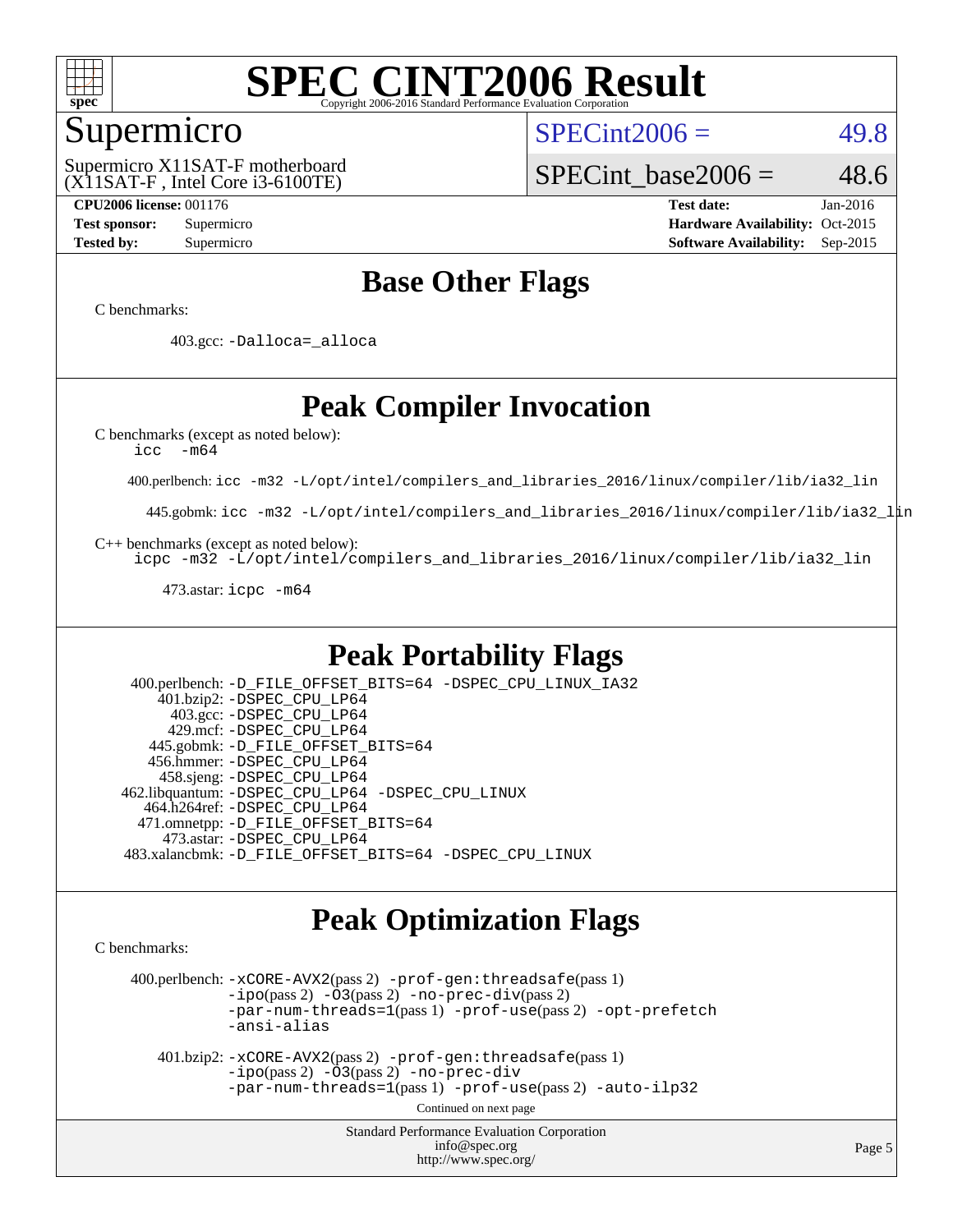

### Supermicro

 $SPECint2006 = 49.8$  $SPECint2006 = 49.8$ 

(X11SAT-F , Intel Core i3-6100TE) Supermicro X11SAT-F motherboard

SPECint base2006 =  $48.6$ 

| Test sponsor: | Supermicro |
|---------------|------------|
| Tested by:    | Supermicro |

**[CPU2006 license:](http://www.spec.org/auto/cpu2006/Docs/result-fields.html#CPU2006license)** 001176 **[Test date:](http://www.spec.org/auto/cpu2006/Docs/result-fields.html#Testdate)** Jan-2016 **[Hardware Availability:](http://www.spec.org/auto/cpu2006/Docs/result-fields.html#HardwareAvailability)** Oct-2015 **[Software Availability:](http://www.spec.org/auto/cpu2006/Docs/result-fields.html#SoftwareAvailability)** Sep-2015

### **[Peak Optimization Flags \(Continued\)](http://www.spec.org/auto/cpu2006/Docs/result-fields.html#PeakOptimizationFlags)**

```
 401.bzip2 (continued):
                -opt-prefetch -ansi-alias
          403.gcc: -xCORE-AVX2 -ipo -O3 -no-prec-div -inline-calloc
                -opt-malloc-options=3 -auto-ilp32
         429.mcf: -xCORE-AVX2 -ipo -O3 -no-prec-div -parallel
                -opt-prefetch -auto-p32
       445.gobmk: -xCORE-AVX2(pass 2) -prof-gen:threadsafe(pass 1)
                -prof-use(pass 2) -par-num-threads=1(pass 1) -ansi-alias
       456.hmmer: basepeak = yes
        458.sjeng: -xCORE-AVX2(pass 2) -prof-gen:threadsafe(pass 1)
                -i\text{po}(pass 2) -\tilde{O}3(pass 2)-no-prec-div(pass 2)
                -par-num-threads=1(pass 1) -prof-use(pass 2) -unroll4
   462.libquantum: basepeak = yes
     464.h264ref: basepeak = yes
C++ benchmarks: 
      471.omnetpp: -xCORE-AVX2(pass 2) -prof-gen:threadsafe(pass 1)
                -i\text{po}(pass 2) -\overline{O}3(pass 2) -no-\overline{prec}\-div(pass 2)-par-num-threads=1(pass 1) -prof-use(pass 2)
                -opt-ra-region-strategy=block -ansi-alias
                -Wl,-z,muldefs -L/sh -lsmartheap
         473.astar: -xCORE-AVX2 -ipo -O3 -no-prec-div -opt-prefetch
                -auto-p32 -Wl,-z,muldefs -L/sh -lsmartheap64
    483.xalancbmk: -xCORE-AVX2 -ipo -O3 -no-prec-div -opt-prefetch
                -ansi-alias-L/sh -lsmartheap
```
### **[Peak Other Flags](http://www.spec.org/auto/cpu2006/Docs/result-fields.html#PeakOtherFlags)**

[C benchmarks](http://www.spec.org/auto/cpu2006/Docs/result-fields.html#Cbenchmarks):

403.gcc: [-Dalloca=\\_alloca](http://www.spec.org/cpu2006/results/res2016q1/cpu2006-20160120-38717.flags.html#b403.gcc_peakEXTRA_CFLAGS_Dalloca_be3056838c12de2578596ca5467af7f3)

```
The flags files that were used to format this result can be browsed at
http://www.spec.org/cpu2006/flags/Intel-ic16.0-official-linux64.html
http://www.spec.org/cpu2006/flags/Supermicro-Platform-Settings-V1.2-revH.html
```